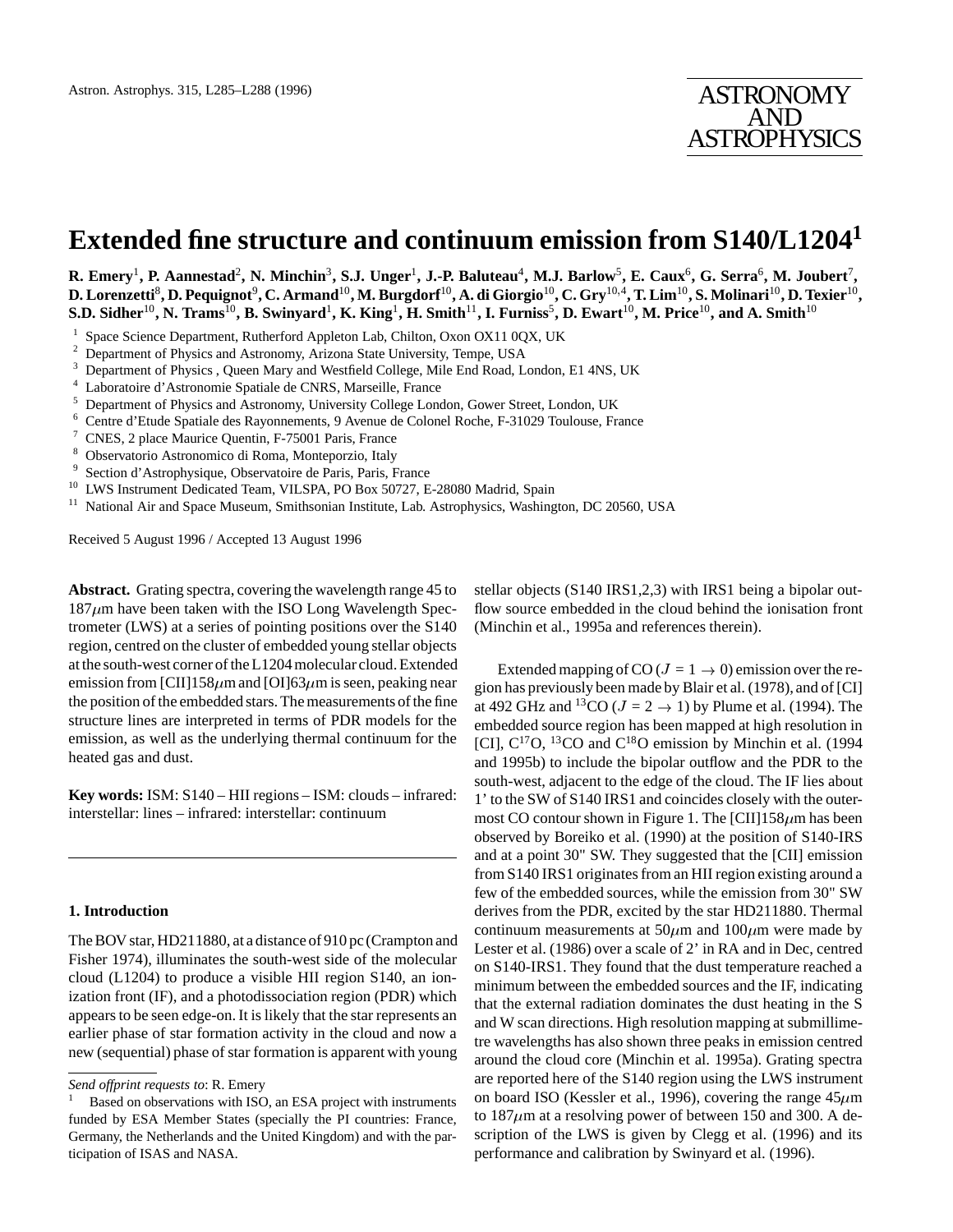

**Fig. 1.** LWS pointing positions used for the S140/L1204 region cuts, shown as 80" dia. circles, superposed on the CO map from Blair et al. (1978) and the Palomar Sky Survey

### **2. Observations.**

The data described were taken during the routine observation phase of ISO, using the LWS01 observation mode with 4 samples per spectral element and fast scanning. Each spectrum was scanned 3 times with a nominal 0.25s integration time, giving an effective integration time of 0.45s per spectral sample. Figure 1 shows 15 of the 18 beam positions of the LWS (approximately 80" FWHM) superposed on the CO mapping of Blair et al. (1978), as represented by Zhou et al. (1994), also showing the same area of the Palomar Sky Survey. The pointings make up scans at constant RA and constant Dec, with 3' spacing, centred on the S140 IRS 1 position  $(\propto 1950 = 22^h 17^m 41.1^s, \delta 1950 = 63^\circ 3' 42'')$  where the beam also contains the IRS 2 and IRS 3 sources. The beam positions not shown are an additional two positions further to the E and one position further to the W along the RA direction.

# **3. Results.**

In Figure 2, the full LWS spectrum is shown for the central position. The continuum flux levels agree well with previous observations, as compiled by Zhou et al. (1994) and with the IRAS values, as does the total integrated luminosity for the  $2-200\mu$ m range of  $1.8 \times 10^4$  solar luminosities, obtained using measurements with both of the ISO spectrometers. The  $\text{[CII]}$ 158 $\mu$ m and the [OI]63 $\mu$ m emission lines are also seen at this position in the figure, but at low relative levels because of the very strong dust continuum emission. The inset shows the detail around the [CII] line from a spectrum obtained 9' away with low continuum emission and give an indication of the signal to noise ratio obtained on the line. Figure 3. (a)  $\&$  (b) shows the fluxes of the



**Fig. 2.** Example of the full LWS spectrum at the central position (S140-IRS), covering 45 to  $187 \mu m$ . The lines are not easily seen at this position due to the very strong continuum emission. The inset shows the [CII]  $158\mu m$  line on an expanded scale from a position 9' away from the centre where the continuum is a factor 1000 weaker. The crosses give the IRAS PSC values.



**Fig. 3.** Variation of [CII]  $158\mu m$  and  $[OII]63\mu m$  line flux for cuts (a) at constant Dec. and (b) at constant RA, shown as  $\Delta$ RA and  $\Delta$ Dec in arcminutes respectively from the central position on S140-IRSI

[CII] and [OI] lines at each position along the constant Dec and constant RA cuts respectively. The peak flux for the [OI] line is observed towards the position centred on IRS1 and for the [CII] line towards the PDR/HII region interface. For the [CII] and [OI] lines the peak intensities are  $3.5 \times 10^{-4}$  and  $3.3 \times 10^{-4}$  erg s<sup>-1</sup>  $\text{cm}^{-2}$  str<sup>-1</sup> respectively. The peak [CII] flux is compared with the value of  $3.6 \times 10^{-4}$  erg s<sup>-1</sup> cm<sup>-2</sup> str<sup>-1</sup> observed by Boreiko et al. (1990) for S140 IRS, with a beamwidth of about half that of the LWS, indicating that the majority of the flux is contained within this smaller field of view. The LWS observed continuum fluxes at the wavelengths of 50, 100, and  $150 \mu m$ , taken from the complete spectra, are presented in Figure 4. The peak flux,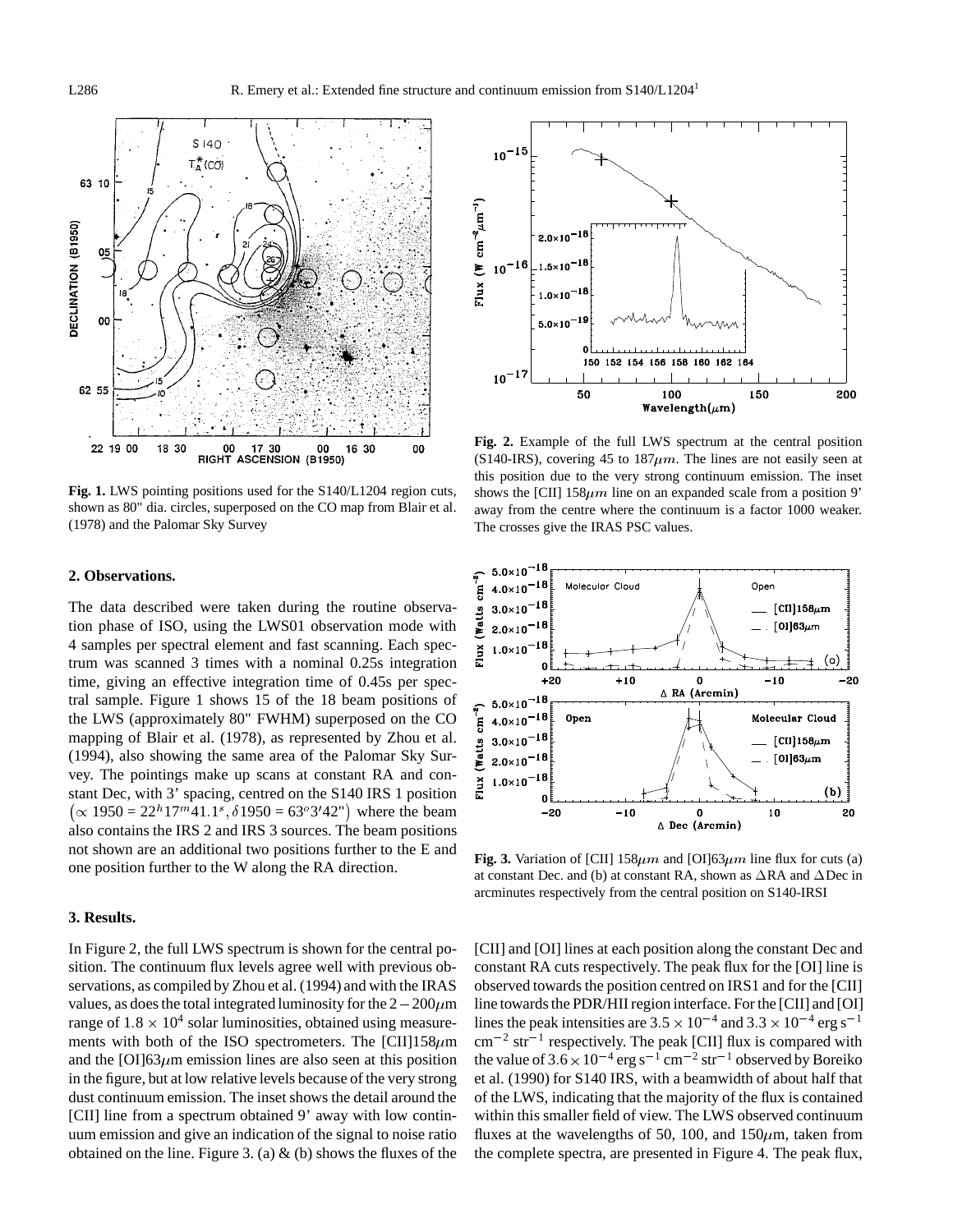

**Fig. 4.** Variation of thermal continuum flux (in units of  $\times 10^{-18} W.cm^{-2} \mu m^{-1}$ ) at wavelengths of 50, 100 and 150 $\mu m$  at the same beam position as shown in Figure 3

at the IRS source position, shows a level  $10<sup>3</sup>$  times that of the surrounding material.

# **4. Discussion.**

Fine-structure line emission from low ionisation states observed near HII regions arises primarily in photodissociation regions at the interface of ionized and molecular gas. Theoretical models often assume a one-dimensional homogenous structure for the PDR (Wolfire et al. 1990, Hollenbach et al. 1991) but cannot easily explain the large scale of the PDR line emission observed in many sources. A "clumpy" structure for the molecular cloud can alleviate this problem, as well as correct other discrepancies in the uniform models (Meixner et al. 1992, Meixner and Tielens 1993).

# *4.1. Fine Structure Emission*

The [CII] and [OI] fine structure line fluxes shown in Figure 3 are roughly an order of magnitude lower than observed in other regions similar to S140 (Howe et al. 1991, Meixner et al. 1992). Thus the required UV fluxes to produce the emission lines are lowered, and embedded sources as well as ambient interstellar radiation may contribute significantly to any extended emission. If a density of  $10^5$  cm<sup>-3</sup> is assumed for the central position, consistent with the CS observations of Zhou et al. (1994), the model results of Wolfire et al. (1990) require a UV field  $100G_0$ or somewhat less (in units of  $1.6 \times 10^{-3}$  erg cm<sup>-2</sup> s<sup>-1</sup>) in order to give the [CII] line intensity observed here. At the measurement positions further into the molecular cloud, shown in Figure 1a, the [CII] flux is lower by a factor  $\sim$  5 and for a wide range of lower densities, a uniform model predicts a correspondingly lower value of about  $15G_0$ .

If, away from the PDR, embedded sources contributed UV radiation, the flux distribution with distance would not be expected to be as smooth as observed here. Whether an ambient interstellar radiation field of  $\sim 10G_0$  is present near the L1204 molecular cloud is also quite uncertain, and a clumpy molecular cloud is still the simplest way of explaining the very extended emission observed. If the UV radiation field from HD211880 impacted on a uniform region of density  $> 3 \times 10^3$  cm<sup>-3</sup>, the line emission would be limited to a region of less than 0.3 pc in extent, or less than 1' at the distance of S140.

The line ratio  $\text{[CII]}158\mu\text{m}/\text{[OII]}63\mu\text{m}$  is an important diagnostic tool for PDR regions.  $i$ From the scans in Figure 3, this ratio is about unity at the central position, increasing to a value 3 - 10 for the measurement positions in the molecular cloud direction. Here, a uniform model with  $\sim 10$ -100 $G_0$ , which is consistent with the [CII] flux in the cloud, then predicts a density for the PDR of  $10^4 - 10^5$  cm<sup>-3</sup> (Figure 1c of Wolfire et al.) As another check on the low values of radiation field, limits are obtained for the ratio of  $[OII]63 \mu m/[OII]145 \mu m$  of  $> 20$ corresponding to values  $< 10<sup>3</sup>G<sub>0</sub>$  (Figure 1a of Wolfire et al.). On the other side, for positions further into the HII region, the ratio is in the range 2 - 6, which is consistent with higher radiation values for the lower densities. It is noted that in the N-S scan (Figure 3b), slightly more [CII] line emission is coming from the position at the IF than at the central position, while the [OI] line peaks at the central position. This may be due to the increased density seen in the CO map north of the IF, since the [OI] emission traces denser or more clumpy gas.

The fine structure line emission from the PDR regions in S140 thus seems to require a FUV non-ionizing radiation field (6 - 13.6 eV) of flux 0.2 erg cm<sup>-2</sup>s<sup>-1</sup> ( $\sim 100G_0$ ) impacting on regions of density  $10^4 - 10^5$  cm<sup>-3</sup>. A B0V star of surface temperature 30,000K has a total non-ionizing luminosity of  $4 \times 10^4$ solar luminosities, or a flux of 0.3 erg cm<sup>-2</sup> s<sup>-1</sup> at a distance of 2pc, the projected distance between HD211880 and the IF. The HII region surrounding HD211880, has a low density of the order of  $10 \text{ cm}^{-3}$ , and appears as a blister HII region slowly evaporating gas off the molecular cloud interface (Smirnov et al. 1995). Since hydrogen radio recombination lines were detected at projected distances  $\sim$  5pc from the star, Smirnov et al. (1995) suggested that the blister was behind or inside the molecular cloud. However, if the actual distance from the star to the PDR increases beyond 3 pc, the radiation field is inadequate in providing the observed CII emission at the central position for any density (cf. Figure 5 of Wolfire et al. 1990). Instead it may be that the star is off to the side, but close to the front edge (or back edge), and that its low density HII region provides the radio recombination lines from gas in front of (or back of) the molecular cloud.

For the ionising radiation, models of blister HII regions (Aannestad & Emery 1985) were used to calculate the ionization structure for a B0V star in an exponential density gradient of scale height 3 pc and a density of 13  $\text{cm}^{-3}$  at the ionizing star. This used a recent model stellar atmosphere (Kurucz 1992) and also calculated the associated [CII] and [OI] line emissions from the blister, using a dust/hydrogen mass ratio of 0.009, typical of the interstellar value. The blister model is assumed to be seen edge-on, and the calculation gives  $108G<sub>0</sub>$  at the IF, which is at a distance of 2.2 pc from the star. The dust absorbs about